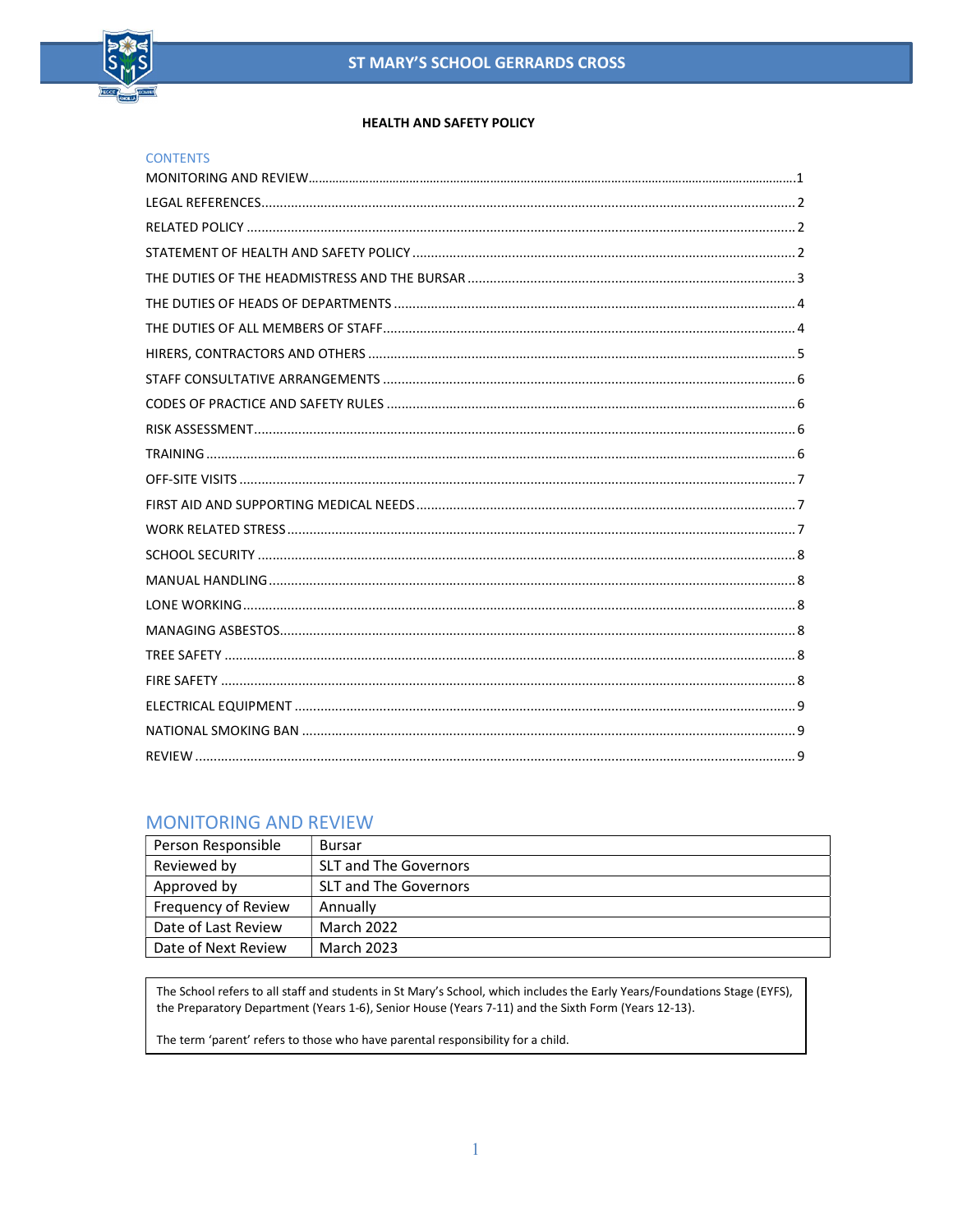## LEGAL REFERENCES

This policy operates within a wider national policy framework, which includes:

- Health and Safety at Work Act 1974
- Management of Health and Safety at Work Regulations 1999
- Regulatory Reform (Fire Safety) Order 2005
- Reporting of Injuries, Diseases and Dangerous Occurrences Regulations 2013

#### RELATED POLICY

This policy should be read in conjunction with St Mary's School:

- Safeguarding (Child Protection) Policy
- Fire Prevention
- First Aid
- Administration of Medicine
- **•** Educational Visits
- Student Use of ICT
- Risk Assessment
- Major Incident Policy
- Risky Areas

# STATEMENT OF HEALTH AND SAFETY POLICY

As Governors of St Mary's School we fully recognise our collective responsibility, as noted in the Health and Safety at Work Act 1974, and the Management of Health and Safety at Work Regulations 1999 for providing, so far as is reasonably practicable, a safe and healthy school for all of our employees, students, contractors, visitors (including parents) and others who could be affected by our activities.

In our role as employer we attach high priority to ensuring that all the operations within the School environment, both educational and support, are delivered in an appropriate manner. The Governors are committed to promoting the welfare of all in our community so that effective learning can take place.

We fulfil our responsibility as Governors of St Mary's School by appointing a Governor with responsibility for overseeing health and safety as part of their general responsibilities for the upkeep and maintenance of the fabric of the site and buildings.

Day-to-day responsibility for the operation of health and safety at the School is vested with the Headmistress and Bursar. However, as Governors, we have specified that the School should adopt the following framework for managing health and safety:

- The Governor overseeing health and safety inspects the school premises and meets with the Bursar and Site Manager termly and the governing body receives copies of all relevant paperwork.
- The minutes of the fortnightly Health and Safety meeting between the Site Manager and Bursar are filed and a discussion on health and safety is included in each Bursar's report presented to the full Governing Board together with any other issues on health and safety that the Chairman wishes to bring to the Board's attention
- The external fabric of the School, its equipment and systems of work are surveyed and inspected regularly by competent professionals
- These inspections are reported to the Full Governing Board and its recommendations form the basis of the School's routine maintenance programs and priorities.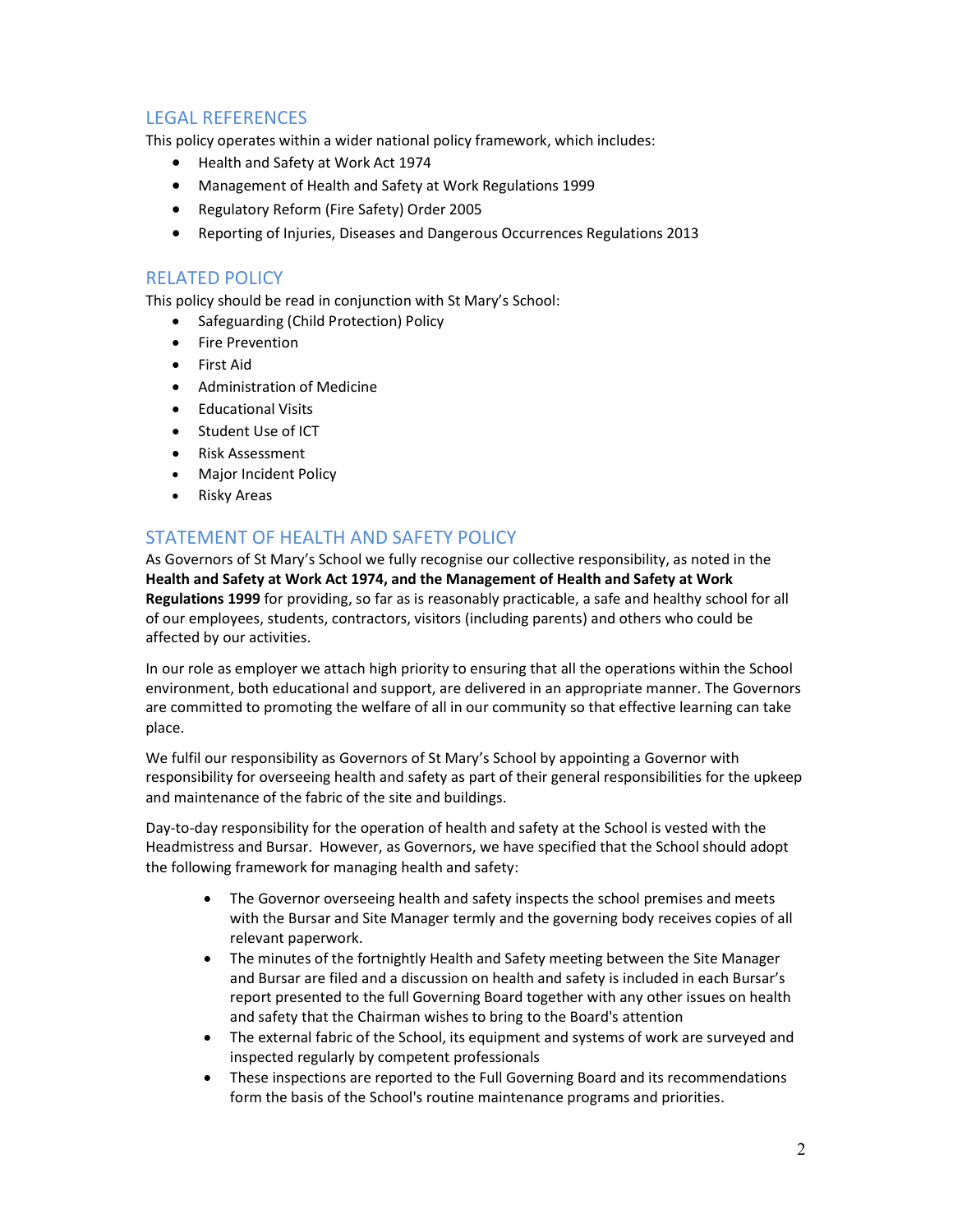- The School's adherence to health and safety in catering and cleaning of the food preparation and eating areas is subject to external inspection by the Environmental Health Officer (EHO). In addition, the catering contractors arrange for an independent hygiene and safety audit of food storage, meal preparation and food serving areas once a year, together with regular external deep cleaning and pest control services, and that the Bursar reports on all these aspects to the Full Governing Board.
- The School has fire risk assessments, carried out by an external contractor, which are reviewed every year for progress on completion of items in the action plan, and updated every three years, more frequently if significant changes are made to the interior of buildings or if new buildings are added.
- The School has a competent person undertake water sampling and testing for legionella every six months.
- The School has a comprehensive policy in place for the training and induction of new staff in health and safety related issues. Health and safety training that is related to an individual member of staff's functions, such as science technician, will be provided in addition to the standard induction training. Minibus driver training is provided by an external training provider, to any member of staff who drive the buses on a regular basis.

All employees are briefed on where copies of this statement can be obtained. They will be advised as and when it is reviewed, added to or modified. Details of the arrangements for carrying out the policy are to be found within this policy document.

## THE DUTIES OF THE HEADMISTRESS AND THE BURSAR

As well as the general duties which all members of staff have, the Headmistress and the Bursar each have responsibility for the day-to-day maintenance and development of safe working practices and conditions for teaching staff, non-teaching staff, ancillary staff, students, visitors and any other person using the premises or engaged in activities sponsored by the School and will take all reasonably practicable steps to achieve this end through the Heads of the appropriate departments, senior members of staff, teachers and others as appropriate.

The Headmistress and the Bursar are required to take all necessary and appropriate action to ensure that the requirements of all relevant legislation, codes of practice and guidelines are met in full at all times.

The Headmistress and the Bursar will ensure that the Major Incident Policy is reviewed regularly to cover all foreseeable major incidents which could put at risk the occupants or users of the School. This policy will indicate the actions to be taken in the event of a major incident so that everything possible is done to save lives, prevent injury and minimize loss.

The Bursar will have day to day management responsibilities for ensuring that, so far as as it is reasonably practicable, they will have arrangements in place for:

- School security
- Fire safety, the Bursar will ensure that the School complies with the Regulatory Reform (Fire Safety) Order 2005
- Electrical safety
- Gas safety
- Water quality
- Asbestos
- Maintenance requirements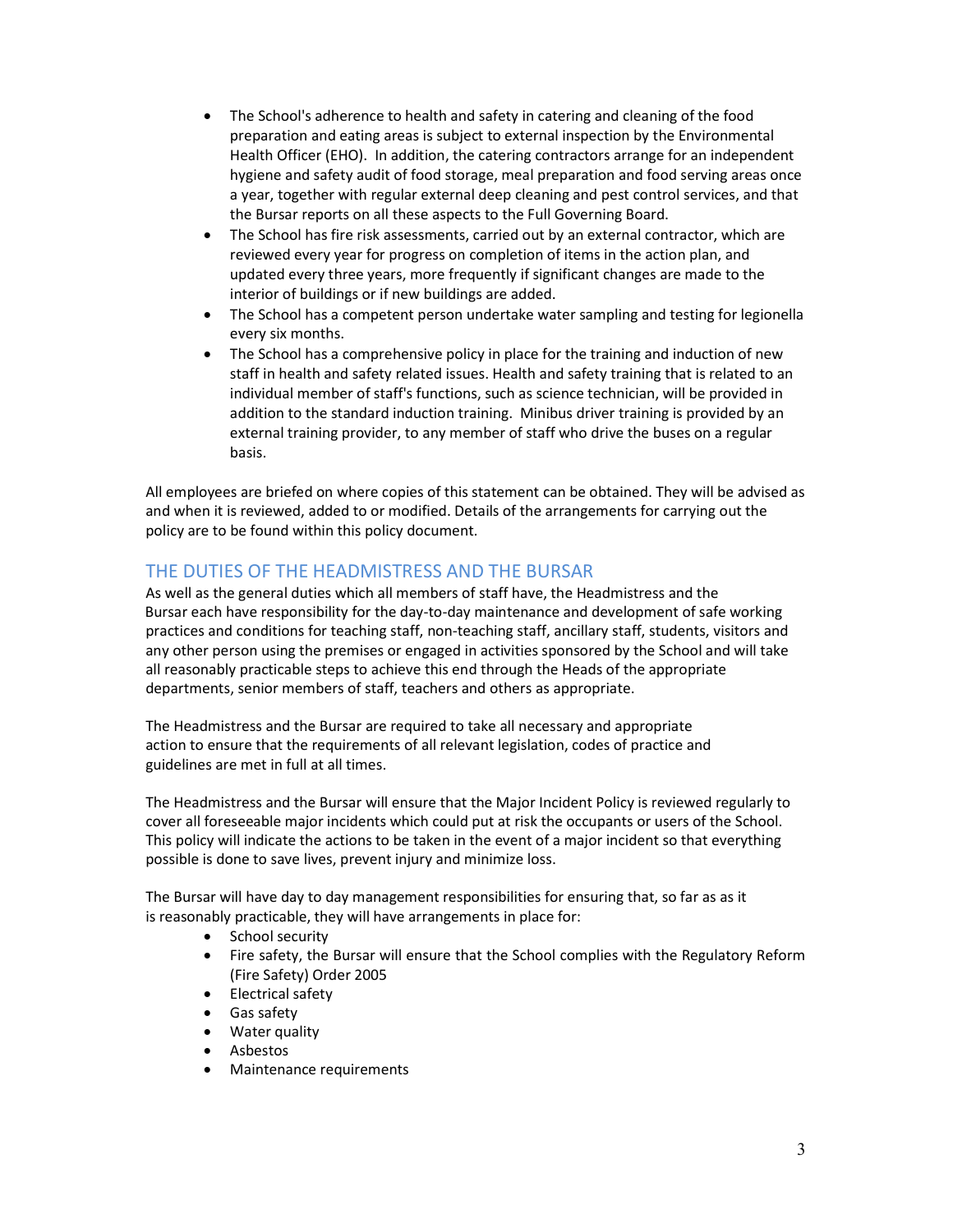# THE DUTIES OF HEADS OF DEPARTMENTS

All Heads of Departments, will make themselves familiar with the requirements of the Health and Safety at Work, etc Act 1974, and the Management of Health and Safety at Work Regulations 1999 and any other health and safety legislation and codes of practice which are relevant to the work of their area of responsibility.

 In addition to the general duties which all members of staff have, they will be directly responsible to the Headmistress and the Bursar or the member of staff nominated by the Headmistress and the Bursar to have overall day-to-day responsibility for the implementation and operation of the School's Health and Safety policy within their relevant Departments and areas of responsibility.

They will take a direct interest in the School's Health and Safety policy and in helping members of staff, students and others to comply with its requirements.

As part of their day-to-day responsibilities they will ensure that:

- Safe methods of working exist and are implemented throughout their Department
- Health and safety regulations rules, procedures and codes of practice are being applied effectively
- Staff, students and others within their Department are instructed in safe working practices
- New employees working within their Department are given induction in safe working practices
- Regular safety inspections are made of their area of responsibility as required by the Headmistress or as necessary
- Positive, corrective action is taken where necessary to ensure the health and safety of all staff, students and others
- All equipment in their Department is adequately guarded
- All equipment in their Department is in good and safe working order
- All reasonably practicable steps are taken to prevent the unauthorised or improper use of equipment in their Department
- Appropriate protective clothing and equipment, first aid and fire appliances are provided and readily available in their Department
- Toxic, hazardous and highly flammable substances in their Department are correctly used, stored and labelled
- They monitor the standard of health and safety throughout their Department, encourage staff, students and others to achieve the highest possible standards of health and safety and discipline those who consistently fail to consider their own wellbeing or the health and safety of others
- Health and safety is on every agenda at all Department meetings
- All signs used meet statutory requirements
- They report, as appropriate, any health and safety concerns to the Bursar

# THE DUTIES OF ALL MEMBERS OF STAFF

All staff will make themselves familiar with the requirements of the Health and Safety at Work, etc Act 1974, and the Management of Health and Safety at Work Regulations 1999 and any other health and safety legislation and codes of practice which are relevant to the work of their Department.

All members of staff are responsible for taking reasonable care of their own safety, that of pupils, visitors, temporary staff, volunteers and contractors. They are responsible for co-operating with the Headmistress, the Bursar and other members of the Senior Leadership Team (SLT) in order to enable the Governors to comply with health and safety duties. Finally, all members of staff are responsible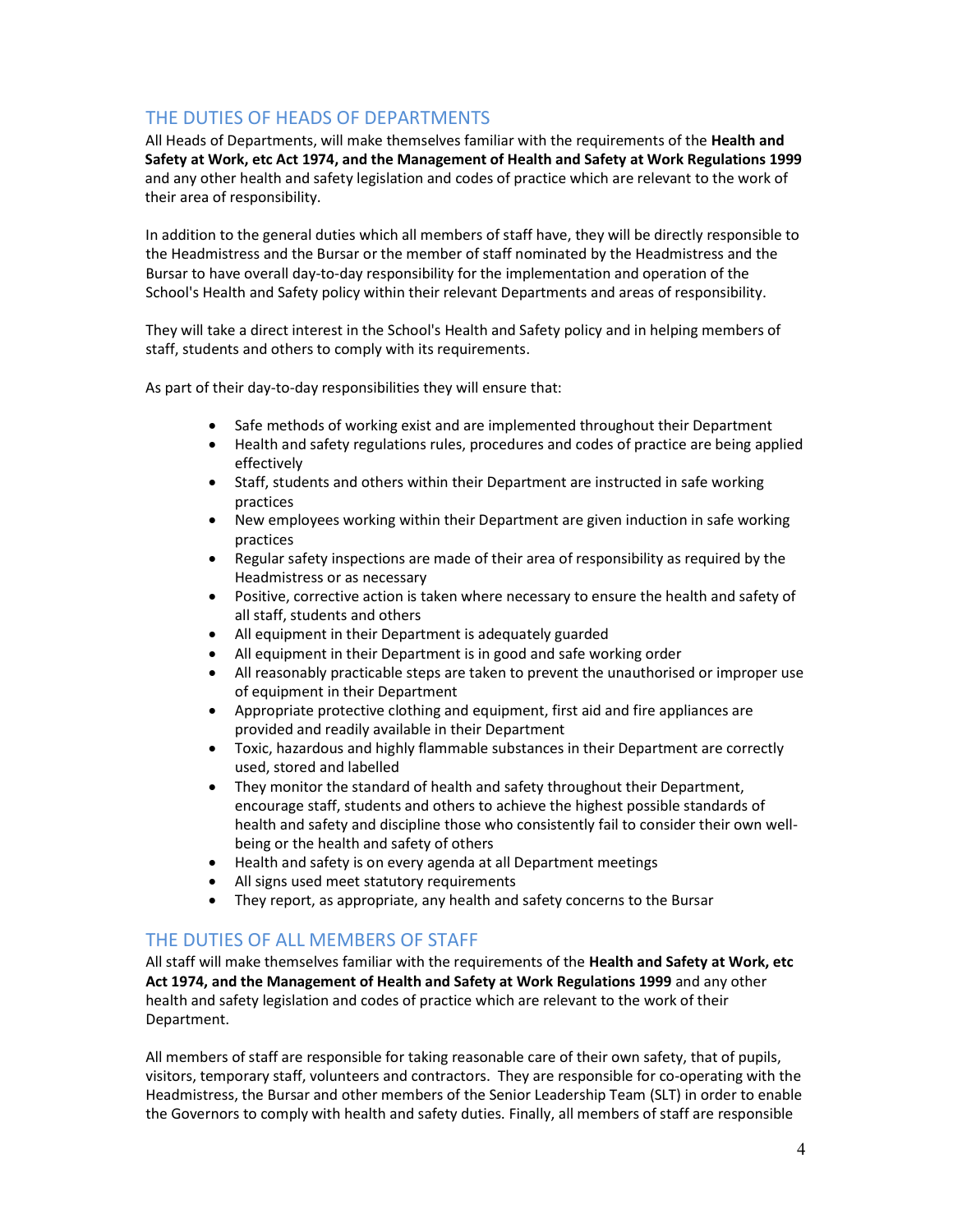for reporting any significant risks or issues to the Bursar.

They should:

- Take reasonable care of their own health and safety and of any other persons who may be affected by their acts or omissions at work
- Co-operate with the Headmistress and Bursar with both the implementation and adherence to any requirements imposed on St Mary's School by any regulatory body
- Familiarise themselves with the health and safety aspects of their work and to avoid conduct which would put them or anyone else at risk

In particular all members of staff will:

- Be familiar with the Health and Safety policy and any and all safety regulations as laid down by the Governing Body
- Ensure health and safety regulations, rules, routines and procedures are being applied effectively by both staff and students
- See equipment is adequately guarded
- See that all equipment is in a good and safe working order
- Not use equipment in an unauthorised or improper manner
- Use the correct equipment and tools for the job and any protective equipment or safety devices which may be supplied
- Ensure that toxic, hazardous and highly flammable substances are correctly used, stored and labeled
- Report any defects in the premises, plant, equipment and facilities which they observe
- Take an active interest in promoting health and safety and suggest ways of reducing risks

## HIRERS, CONTRACTORS AND OTHERS

When the premises are used for purposes not under the direction of the Headmistress and the Bursar then the principal person in charge of the activities for which the premises are in use will have responsibility for safe practices.

The Headmistress and the Bursar or the coordinator will seek to ensure that hirers, contractors and others who use the School premises conduct themselves and carry out their operations in such a manner that all statutory and advisory safety requirements are met at all times.

When the School premises or facilities are being used out of normal school hours for a Schoolsponsored activity then, for the purposes of this policy, the organiser of that activity, even if an employee, will be treated as a hirer and will comply with the requirements of this policy.

When the premises are hired to persons outside the employ of the Governing Body, it will be a condition for all hirers, contractors and others using the School premises or facilities that they are familiar with this policy, that they comply with all safety directives of the Governing Body and that they will not without the prior consent of the Governing Body:

- Introduce equipment for use on the School premises
- Alter fixed installations
- Remove fire and safety notices or equipment
- Take any action that may create hazards for persons using the premises or the staff or students of the school

All contractors who work on the School premises are required to ensure safe working practices by their own employees under the provisions of the Health and Safety at Work, etc Act 1974, and the Management of Health and Safety at Work Regulations 1999 and must pay due regard to the safety of all persons using the premises.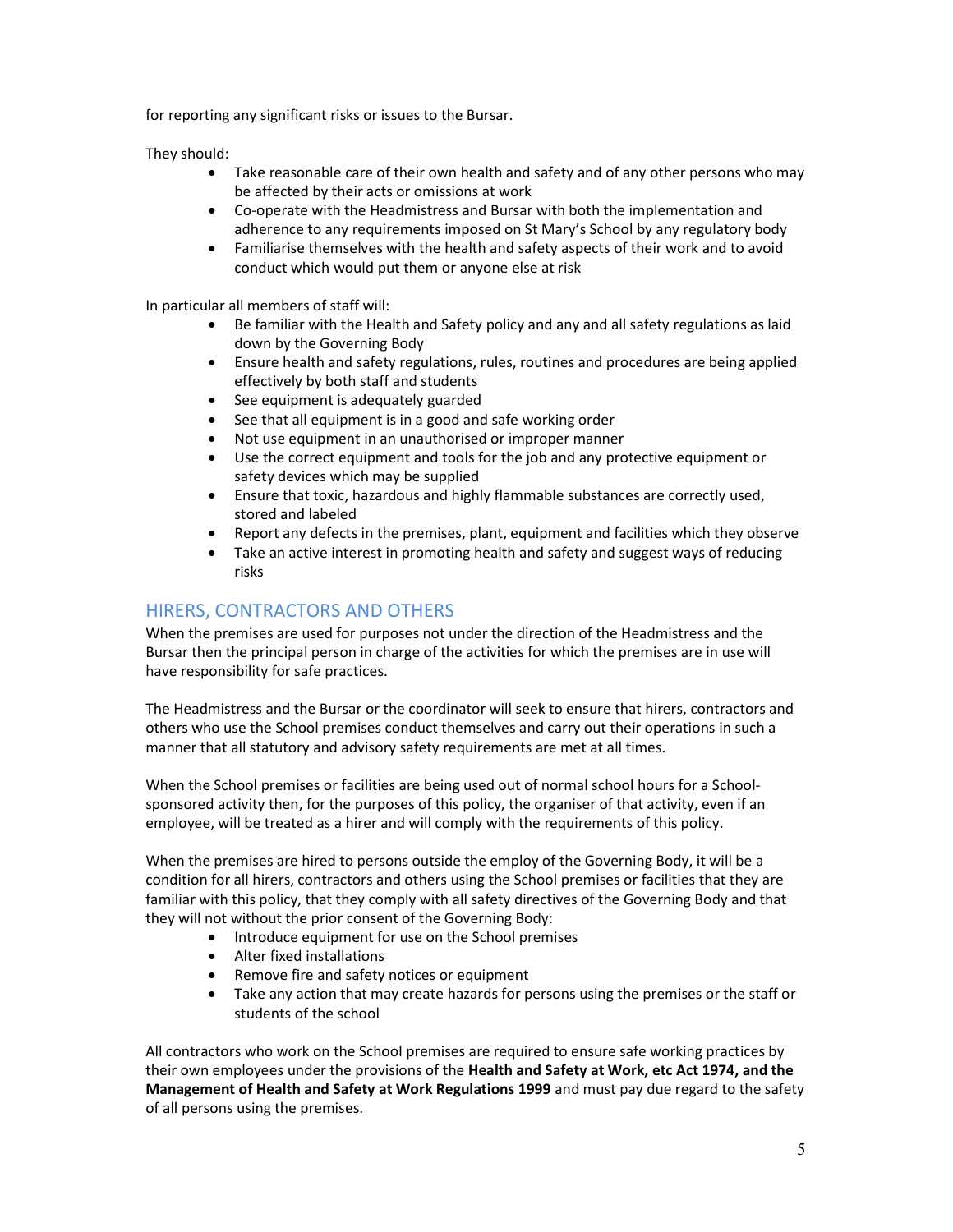In instances where the contractor creates hazardous conditions and refuses to eliminate them or to take action to make them safe the Headmistress and the Bursar will take such actions as are necessary to prevent persons in his or her care from risk of injury.

The Governing Body draws the attention of all users of the School premises (including hirers and contractors) to s.8 of the Health and Safety at Work, Act 1974, which states that no person shall intentionally or recklessly interfere with or misuse anything which is provided in the interests of health, safety or welfare in pursuance of any of the relevant statutory provisions.

#### STAFF CONSULTATIVE ARRANGEMENTS

The Bursar will regularly review the minutes from Departmental meetings to identify areas of concern. Plans will be put into place to carry out any remedial work required.

#### CODES OF PRACTICE AND SAFETY RULES

In consultation with the Governing Body (where appropriate) and taking into account the requirements of this statement the Safety Committee will approve (where necessary) codes of practice for the observation of safety requirements in School.

From time to time the Department for Education (DfE), the Health and Safety Executive and other regulatory or advisory bodies will issue codes of practice on particular topics for the guidance of Headmistresses, Bursars and others who are in control of educational premises, who will normally incorporate such codes into their Health and Safety policy and procedures. If the Headmistress and the Bursar consider the inclusion of all or any such documents into this policy to be inappropriate they will be required to demonstrate to the satisfaction of the Governing Body that they have already introduced codes of practice and methods of working which achieve a similar or higher standard of health and safety.

#### RISK ASSESSMENT

Our Risk Assessment policy demonstrates our commitment to promoting student welfare. Risk assessments will take into account the potential hazard, the likelihood of the hazard occurring, the severity of the outcome of the hazard and the control measures put into place to mitigate the risk.

All staff are responsible for undertaking risk assessments for activities which are under their control where there is likely to be a significant risk.

The Headmistress and the Bursar will ensure that a risk assessment survey of the premises, methods of work and all school-sponsored activities is conducted annually (or more frequently, if necessary). This survey will identify all defects and deficiencies, together with the necessary remedial action or risk control measures. The results of all such surveys will be reported to the Governing Body.

#### TRAINING

Health and Safety Induction is given to all new employees as part of the induction programme. These instructions should take the form of a checklist and new staff should be informed of the School's Health and Safety Provisions e.g. action to be taken in the event of fire, fire exits and knowledge of first aid reporting arrangements.

Training is given to all key staff and staff with special responsibilities such as the Site Manager and First Aid staff to ensure they are confident and competent within their specific remit.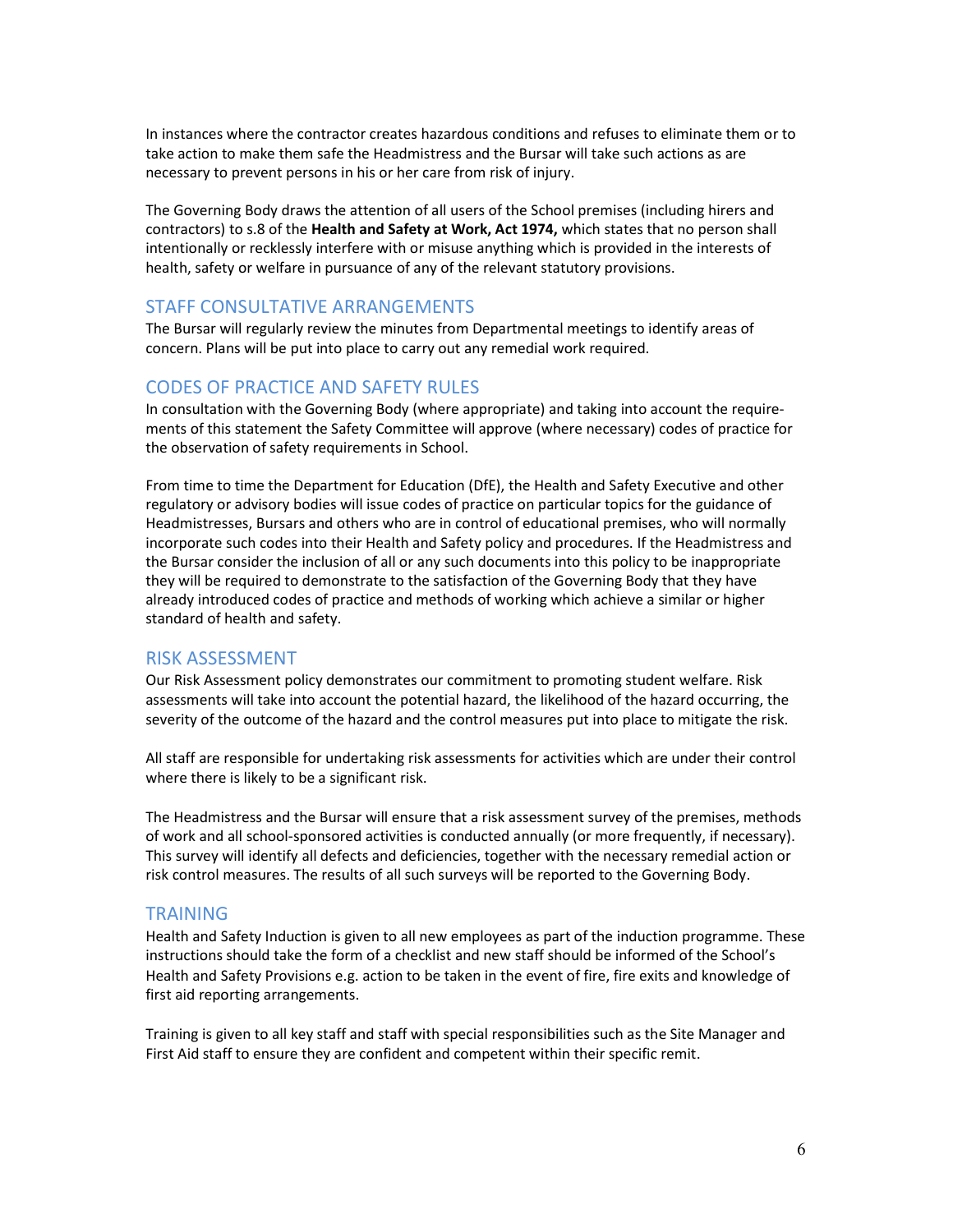All staff will have health and safety refreshment training in the form of a reminder to read the policy annually and a more detailed inset session when significant changes or updates occur to the policy or a need is identified.

# OFF-SITE VISITS

When staff and students are not on the premises it remains essential that health and safety is still a priority. The visit organizer is responsible for ensuring that health and safety is planned for and suitable risk prevention is in place, this will then be reviewed by the Bursar.

Further information can be found in the Educational Visits Policy.

## FIRST AID AND SUPPORTING MEDICAL NEEDS

The arrangements for First Aid provision are to be adequate to cope with all foreseeable incidents. More information can be found in the First Aid Policy and Supporting Students and Staff with Medical Conditions Policy. Any reasonable adjustments will be considered.

# WORK RELATED STRESS

Stress is defined as "the adverse reaction people have to excessive pressure or other types of demand placed on them".

The Governing Body is committed to ensuring that:

- Work is appropriately designed, organised and managed
- HSE management standards are considered
- There are appropriate support mechanisms in place to assist individuals where stress related issues have been identified

The Headmistress, Bursar and Heads of Department will consider the HSE management standards when looking at workplace management, these are:

- Demands, including workload, work patterns and the work environment
- Control, regarding how much say the individual has in the way they do their work
- Support, including encouragement and resources provided by the organization
- Relationships, and the promotion of positive working together with dealing with unacceptable behavior
- Role, so that people understand their place and purpose within the School
- Change, and the way in which communication is undertaken

In practical terms, the Headmistress, Bursar and Heads of Department will:

- Give constructive feedback to people
- Consult with staff during periods of change
- Ensure staff have trained to enable them to do their job
- Monitor workloads and working hours

Where issues of stress are identified, the School will:

- Raise awareness of support mechanisms available
- Put an action plan in place to address any issues identified
- For return to work instances, monitor any phased return and allow the individual to provide feedback
- Records relating to any identified stress issues will be retained by the Bursar and treated as confidential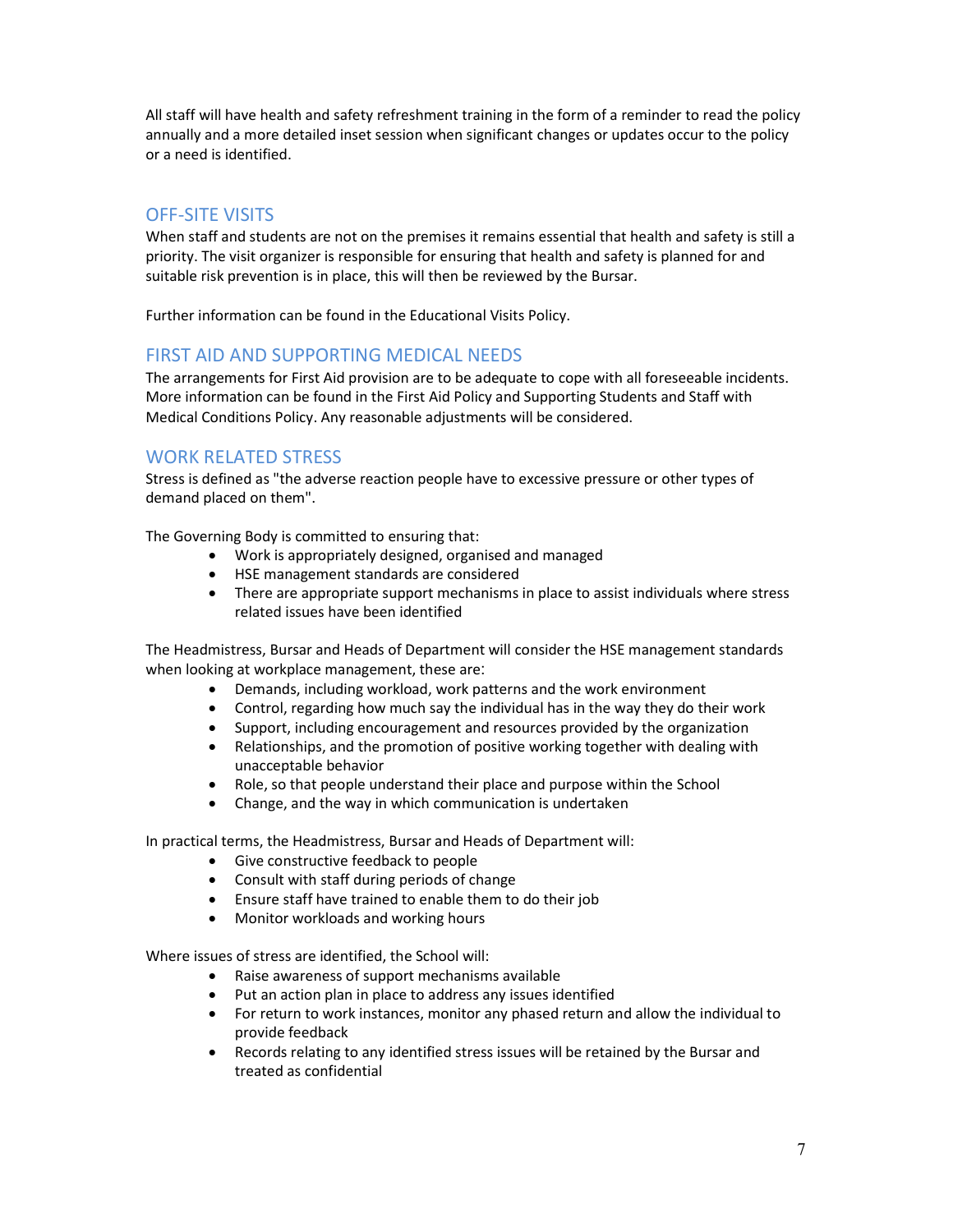Employees should report any issues of concern to their Line Manager in the first instance and should co-operate with any remedial issues that are put into place.

## SCHOOL SECURITY

The Governors and Headmistress will consult with staff to agree a security procedure for dealing with incidents that occur during and out of school hours, ensure all staff are trained and know what to do should one of the incidents occur:

- o Aggressive parents or visitors
- o Thefts
- o Break-ins and burglaries
- o Ensure the school is locked up and nominating emergencies key holders
- $\circ$  Protecting our students, staff, visitors and contractors from the risk of abuse (whether verbal or physical)

The School has a lockdown policy which ensures all staff and students are able to quickly establish additional school security when required.

## MANUAL HANDLING

All staff engaged in the pushing, pulling, lifting or carrying of substantial equipment will receive training prior to being asked to do such work. Staff should request that Site Team do not undertake manual handling that is beyond their day to day role. Extra consideration should also be considered for staff who may be pregnant.

#### LONE WORKING

It may be the case that merely by working alone, or working out of hours, risks are introduced even for a non-hazardous work activity which had not been subject to a formal risk assessment. Where work activities are likely to be undertaken by a lone worker or outside normal working hours then these factors should be considered:

- o Assessing if the work is suitable and safe for one person
- o The remoteness or isolation of the workplace
- o Any problems of communication
- o The possibility of violence or criminal activity by intruders
- $\circ$  The nature of possible injury
- o Emergency egress e.g. are fire exits open out of hours

## MANAGING ASBESTOS

The School has a separate policy on how it manages any areas of either confirmed or suspected asbestos. The Headmistress shall ensure that all staff are aware of the dangers of asbestos and that they are familiar with the procedures.

## TREE SAFETY

All Trees in school playgrounds of a particular age and height are checked for disease and checked to guard against falling branches etc.

## FIRE SAFETY

The school operates a significant and through fire safety and prevention routine. Further details of this can be seen in the Fire Policy and Fire Prevention Policy.